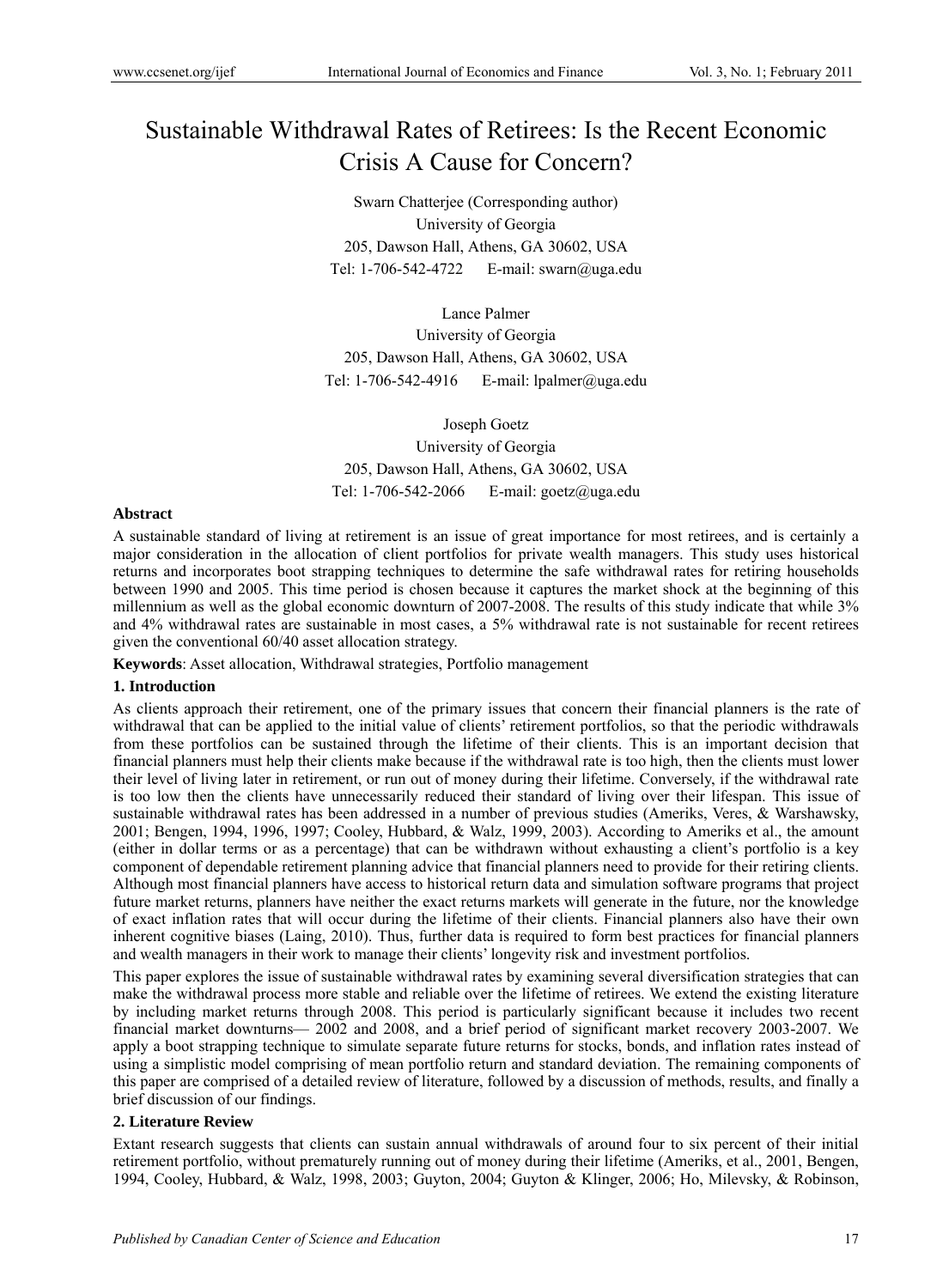1994; Pye, 1999, 2000). Other studies further emphasize that a 4 percent withdrawal rate is sustainable when investors use a 60 percent allocation in stocks and 40 percent allocation in bonds (Polyak, 2005; Whitaker, 2005). When using monthly returns from 1930 through 2001, Ervin, Filer and Smolira (2004) find that a portfolio comprising of 60 percent domestic equity and 40 percent intermediate bonds can sustain withdrawal rates of 6 to 7 percent over a retirement span of 30 years. Cooley et al. (1999) study finds that a portfolio with 75 percent allocated in stocks and the rest allocated in corporate bonds can sustain 4 to 5 percent inflation adjusted annual withdrawals. In a follow up study (Cooley et al., 2003) the researchers find that when using market data up to 2001, some international diversification (25 percent) helps when the retirement pay out period is long. Hughen, Laatsch and Klein (2002) use historical data through 2000 to find that 100 percent allocation in equities can sustain annual withdrawal rates of up to 7 percent over 30 years of retirement life for a retiree.

Stout (2008) contends that a gradually increasing withdrawal rate from an optimized portfolio can help retirees sustain higher withdrawal rates and support an improved retirement lifestyle. Using a stochastic analysis approach (instead of the more popular Monte Carlo simulation) to project future returns, Milevsky and Robinson (2005) find that retirees who withdraw about two to three percent annually have much lower risk of running out of money during their lifetime, as compared to those who maintain a withdrawal rate of 4 percent Furthermore, Milevsky and Robinson suggest that individuals who withdraw five percent of their portfolio or higher have a high probability of running out of money during their lifetime.

Monte Carlo technique has been used in business and financial forecasting by several researchers and analysts over the past half century. Hertz (1964) has been among the first to suggest the application of Monte Carlo analysis for business forecasting applications. However, Lewellen and Long (1972) caution that Monte Carlo simulation may not always be accurate and analysts can arrive at the same conclusion by using simple point estimates. Philippatos (1973) suggests that dynamic optimization techniques can be used for forecasting and that Monte Carlo simulation must be used only as a last resort. According to the Pilippatos study, analysts need to first explore other simulation techniques such as sensitivity analysis, strategic or 'what if' analysis, and interactive or decision tree analysis before they apply the Monte Carlo analysis. Myers (1976) argues that Monte Carlo simulation works best in situations where analysts have no idea how a variable is going behave in the future. Rubinstein (1981) further extends Myers' suggestion by setting up a list of criteria appropriate for Monte Carlo simulation analysis. According to Rubinstein, Monte Carlo simulation can be used when it is either impossible or very expensive to obtain future data, or when the analysis is too complex and when it is difficult to obtain a solution using other methods. Rees and Sutcliffe (1993) also find that Monte Carlo simulation is useful when nothing else works. Evensky (2001) finds that Monte Carlo simulation is useful for explaining to people the uncertainty of risk, but he also observes that Monte Carlo simulation increases assumptions significantly since it uses guesswork to arrive at the estimates. Nawrocki (2001) finds that application of Monte Carlo analysis may lead to incorrect decisions at times. According to Nawrocki, one of the biggest short comings of this form of analysis is that it is very difficult to replicate the real world situations exactly using Monte Carlo simulation techniques. Additionally, the conditions for Monte Carlo analysis require that there is no serial correlation between successive periods of returns and if correlations exist they must be linear. If these conditions are not met then the analysis might generate incorrect results.

There have been a few basic methods that have been applied in previous studies for estimating future returns to determine a sustainable withdrawal rate over the lifetime of individuals. The earliest studies used a rolling period return or an overlapping return as a proxy for future market returns (Bengen, 1994; Hughen, et al., 2002); the second method simulates future returns using different iterations and probabilities, typically a Monte Carlo simulation, or a stochastic optimization using Monte Carlo (Pye, 1999; Stout, 2008), and a stochastic analysis without Monte Carlo (Milevsky & Robinson, 2005). In a recent study by Lemoine, Cordell and Gustafson (2010), the authors use Monte Carlo simulation to test the sustainability of portfolios with 50-50 stock bond allocation, 100 percent equity allocation, and a combination of fixed or variable annuities along with equity allocation. The authors find that using an equity portfolio with a fixed annuity component provides the highest chance of success, whereas the 50-50 equity and bond allocation offers the lowest chance of success at 5 percent rate of withdrawal. Although most previous studies have not taken into account the recent market downturn when calculating sustainable withdrawal rates, the results found using the above mentioned techniques have been remarkably similar, with most studies suggesting a sustainable withdrawal rate of 4-6 percent over a retirement life of 30-35 years.

## **3. Data and Methodology**

Data used to perform the analysis was obtained from *Ibbotson Stocks, Bonds, Bills, and Inflation 2009 Classic Yearbook* (Ibbotson and Associates, 2009). Nominal monthly total returns were obtained for large company stocks and intermediate-term government bonds from January 1926 through December of 2008. Monthly and annual inflation rates for the same period were also recorded. Nominal monthly total returns for a constant portfolio allocation of 60% large company stocks and 40% intermediate-term government bonds were calculated.

Nineteen different hypothetical retirement distribution periods were simulated. The first distribution period started in 1990, and the nineteenth distribution period that was simulated started in 2008. In each of the nineteen distribution periods, withdrawals were made at the beginning of each month and adjusted for inflation annually. Each of the retirement distribution scenarios were modeled using actual inflation and portfolio return data, provided by Ibbotson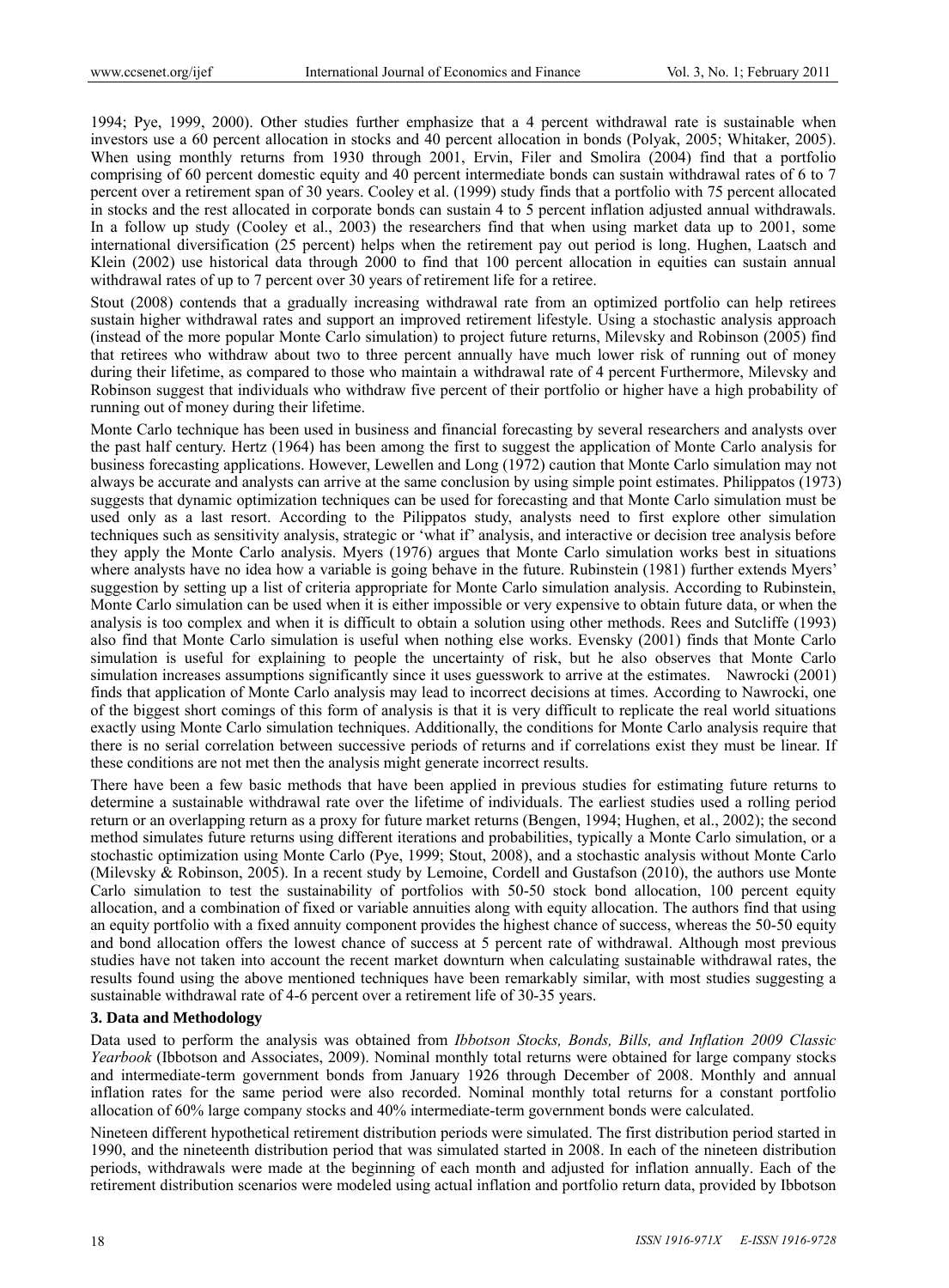and Associates (2009), through the end of 2008. The period specific simulations represent a hypothetical retiree beginning retirement that year and commencing retirement withdrawals at the start of the first month of that year. For periods beginning in 2009, portfolio returns and inflation were simulated using bootstrap techniques. Historical monthly returns were randomly selected, with replacement, using an equal probability distribution function, to extend each of the 19 retirement distribution simulations to a period of 50 years. Each of the 19 retirement distribution period simulations is made up of 1,000 iterations. Thus, the hypothetical scenario for a retiree in 1990 extends beyond 2008, using bootstrap methods, to the year 2039, and the first nineteen years (1990 – 2008) of portfolio returns and inflation rates for each of the 1,000 simulated iterations are identical and only vary beginning in the year 2009.

Initial withdrawal rates were set at 5%, 4%, and 3% annually of the starting portfolio and were adjusted for inflation annually. One thousand simulated retirement distribution periods for each of the nineteen distribution periods and for each of three withdrawal rates were completed. For example, the hypothetical scenario for a retiree in 2000 consists of 1,000 simulations utilizing a 3% withdrawal rate, 1,000 simulations using a 4% withdrawal rate, and 1,000 simulations using a 5% withdrawal rate. Successful retirement distribution scenarios were determined by whether there was a positive balance of funds in the retirement portfolio at the conclusion of 40 years. The percent of successful retirement distribution simulations was determined for each withdrawal rate and for each of the nineteen simulated distribution periods. The average duration of positive distributions was also estimated for each withdrawal rate and distribution period was also calculated.

# **4. Results**

#### *4.1 Sustainable withdrawal rates*

The first set of columns presented in Figure 1 are the estimated success rates for retirement portfolios utilizing 5%, 4%, and 3% distribution rates but are year neutral, meaning they do not start or end in a particular year, thus all monthly portfolio returns and inflation adjustments are randomly selected. The estimated success rate over a 40 year period for a 5% withdrawal rate, using entirely simulated data is 64.9%. The results (Figure 1) show that for hypothetical individuals who retired in 1990, a 5 percent withdrawal rate has a 97.4% success rate over a 40 year retirement life horizon. The estimated success rate for scenarios utilizing a lower initial withdrawal rate is even higher. Subsequently, beginning in the mid 1990s, the rate of ruin, or probability of failure, for 5 percent withdrawal rates increases substantially for the retirees. The increasing rate of failure continues through the year 2000. Among those hypothetical retirees that experienced the market crises of 2002 and 2008 very early in their retirement, the rate of ruin increases quite dramatically. For example, a hypothetical individual retiring in the year 2000, who begins retirement distributions at 5%, has an estimated success rate of 3.7%, or stated oppositely, he has an estimated failure rate of 96.3%. Beginning in 2001, success rates using a 5% initial withdrawal increase, but do not increase to the level observed in the early and middle 1990s.

Hypothetical retirees utilizing a more conservative 3% initial withdrawal are adversely affected by the market crises of 2002 and 2008; however, the success rate of such retirement portfolios has significantly less variation across the nineteen different scenarios. The lowest estimated success rate of 79.0% occurred for hypothetical individuals beginning retirement in 2000. Similarly, the rate of success for a 4% withdrawal rate remains high for hypothetical retirement distribution periods beginning in years prior to 1997, and then decreases sharply through 2000. The success rate again improves following 2000, however, the rate of success does not return back to the level estimated for the early 1990s.

For all three withdrawal rates, estimated success rates during the early 1990s are higher than the general success rate estimated without regard to specific years. In the late 1990s, success rates fall dramatically below the general success rate and stay below the general success rate throughout the remaining retirement distribution periods. Our results show that for individuals who have retired after the financial market downturn of 2001-2002, there is a 90 percent or higher chance of success in sustaining a withdrawal rate of 3 percent. The chance of ruin is very high and not sustainable at 5 percent withdrawal rate for the recent retirees. Among those who have retired in the first six years of the new millennium (2000-2005), the success rate is highest among the 2003 retirees, who experienced a significant market return in the first year of their retirement, while the probability of success is lowest for the 2000 retirees, who had to experience frequent and substantial market downturns (2001-2002 and 2008) very early in their retirement years.

#### *4.2 Retirement Life Duration*

Taking into account the prospect of increased longevity, we tested sustainable withdrawal rates over 50 year retirement period and estimated the average duration of the portfolios in Figure 2. The results show that even for a 50 year horizon, whereas 5 percent annual withdrawal rates are sustainable between 1990-1995, this withdrawal rates cannot be sustained for individuals who have retired post 1995. Also, as in the case of 40 year retirement life horizon, 4 percent withdrawal rates are sustainable between 1995 and 1997, but cannot be sustained for individuals who have retired after 1997. Beyond 1997, a 3 percent withdrawal rate is sustainable over a fifty year time horizon for individuals who have retired during 1998-2005. Among the more recent retirees (between 2000 and 2005), similar to the 40 year retirement life horizon, the chance of success is highest for the 2003 retirees, and lowest for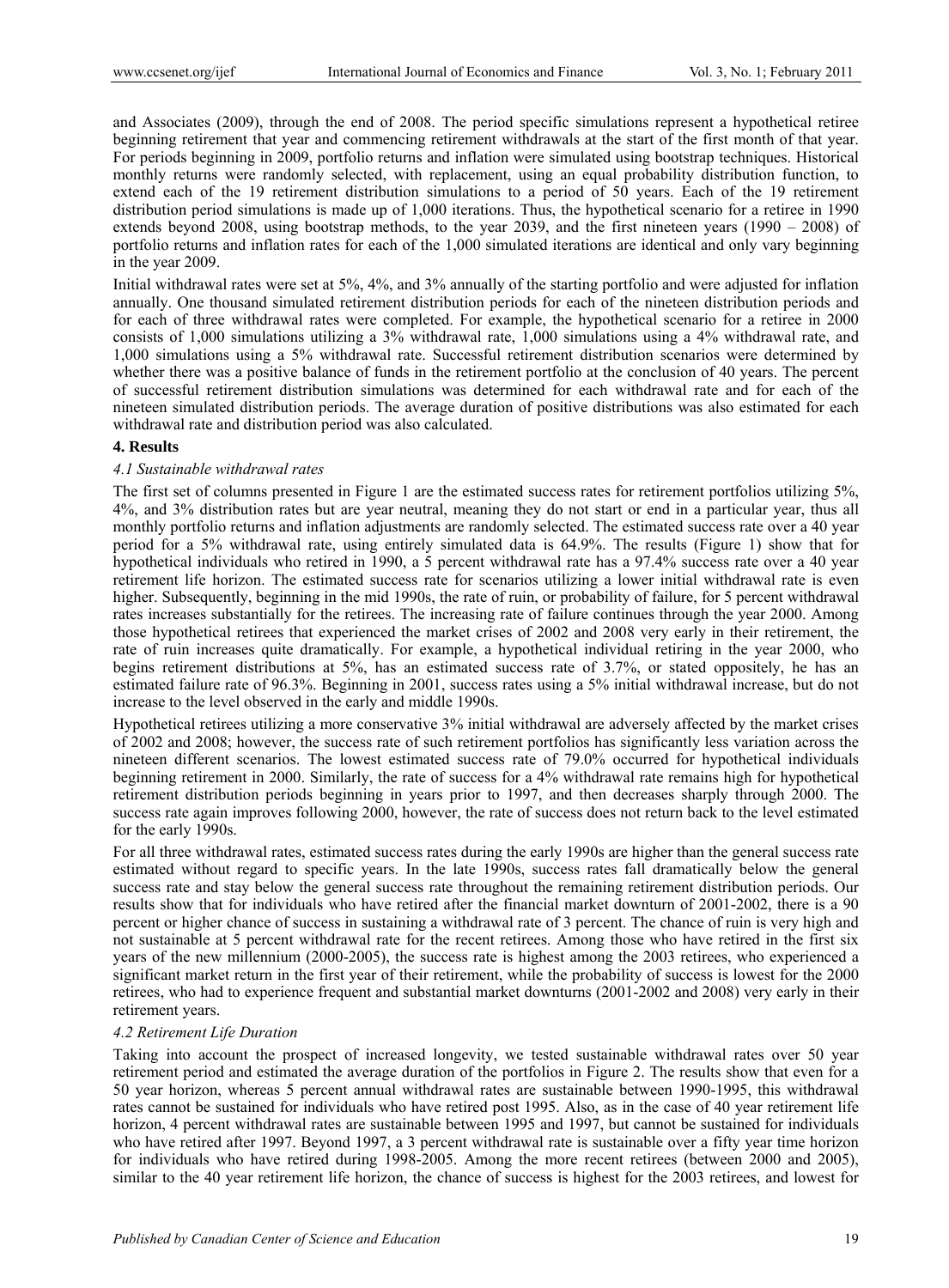#### the 2000 retirees.

From the results of Figure 2, we find that although 5 percent withdrawal rates are sustainable over a 35 year retirement duration for those who have retired between 1990 and 1997, this withdrawal rate cannot be sustained over a 35 year retirement life duration for 1998-2002 retirees without prematurely exhausting their portfolios. Among those who have retired after 1997, a 5 percent withdrawal rate is only sustainable for 2003 retirees, who experienced a substantial increase in market returns in the first year of their retirement. Withdrawal rate of 4 percent is however sustainable for all individuals who have retired between 1990 and 2005 over a 35 year time horizon.

Similarly, for 30 year retirement duration, the Figure 2 shows that while 5 percent withdrawal rates are sustainable for 1990-1998 retirees, this withdrawal rate cannot be sustained for those who retired at the turn of the millennium (1999-2001). 5 percent withdrawal rate is however sustainable over a 30 year period, for individuals who have retired between 2002 and 2005. As in the case of 35 year retirement duration, those retirees who have a 30 year retirement duration can sustain 4 percent withdrawal rate through out their lifetime, without exhausting their retirement portfolio prematurely.

# **5. Discussion**

This paper adds to the existing body of literature on sustainable withdrawal rates by incorporating the financial market returns between 2001 and 2008 in the sustainable withdrawal rates analysis. We also address the issue of increasing longevity by calculating sustainable withdrawal rates among recent retirees over 40-50 years of retirement duration. The results are striking and the findings of this study challenge the conventional 4-6 percent withdrawal rates that financial planners typically recommend for their clients. The results show that in a typical 60-40 portfolio allocation, individuals who have retired after 1997 cannot sustain 5 percent withdrawal rates over a 35 year retirement life horizon, with the sole exception of 2003 retirees. This is primarily because the more recent retirees had to face two significant market downturns very early in their retirement. Previous studies have pointed out that due to the effect of time value of money, individuals who face significant market down turns in the early years of their retirement face the risk of exhausting their portfolio quicker than others at conventional withdrawal rates (Bengen, 1994). Conversely, the 2003 retirees are better off in this group, because they experienced substantially high market returns in the first year of their retirement unlike the 2000-2002 retirees.

The results of this study show that although 5 percent withdrawal rates are sustainable for recent retirees with a retirement horizon of 35 years or less, this withdrawal rate cannot be sustained for 1999-2001 retirees, even with reduced retirement life duration. However, the 1999-2001 retirees can still sustain 4 percent withdrawal rates over 35 year retirement life duration (with the exception of 2000 retirees) and they can sustain 4 percent withdrawal rates over a retirement duration of 30 years. One can therefore conclude from this that individuals who retired late in their lives and have a shorter retirement life expectancy (30 years or less) can sustain higher withdrawal rates even after facing two substantial market downturns very early in their retirement, whereas those who have retired early and have a longer retirement life expectancy will have to withdraw at a much lower rate in order to sustain their portfolio over life time. This might result in lowering standard of living expectations in the retirement life for the early retirees.

Estimated portfolio duration and success are important to consider when setting up a retirement distribution plan. However, one time estimations, based on general market data, can lead to irrelevant assumptions about the portfolios expected duration. Planners routinely meet with clients, typically at least annually, and update the client's profile, investment performance, and other changes pertinent to the client's financial goals. During these meetings initial estimates of portfolio sustainability should be revisited and recalculated. Particularly, financial planners' clients who began distributions in the late 1990s and early 2000s, may be overly aggressive in their distribution planning if withdrawal rates were set at 5% and not readjusted as a result of the market turmoil of the 2000s.

## **6. Conclusion**

This paper illustrates the need to revisit sustainable withdrawal rates with clients on an annual basis, well after such distribution patterns have begun. Such reevaluations should include the portfolio performance experienced thus far by the client, and how such preexisting performance strengthens or weakens the probability of sustained distributions, given initial and current withdrawal rates. While not tested in this paper, the authors believe that modest adjustments to initial distribution plans in response to adverse market conditions may substantially improve the sustainability of the portfolio and is an area in need of additional research.

#### **References**

Ameriks, J., Veres, R. and Warshawsky, M. J. (2001). Making retirement income last a lifetime. Journal of Financial *Planning, 14*(12), 60-76.

Bengen, W. P. (1994). Determining withdrawal rates using historical data. *Journal of Financial Planning*, *7* (4), 171-180.

Bengen, W. P. (1996). Asset allocation for a lifetime. *Journal of Financial Planning, 9*(4), 58-67

Bengen, W. P. (1997). Conserving client portfolios during retirement. *Journal of FinancialPlanning*, *10* (6), 84-97.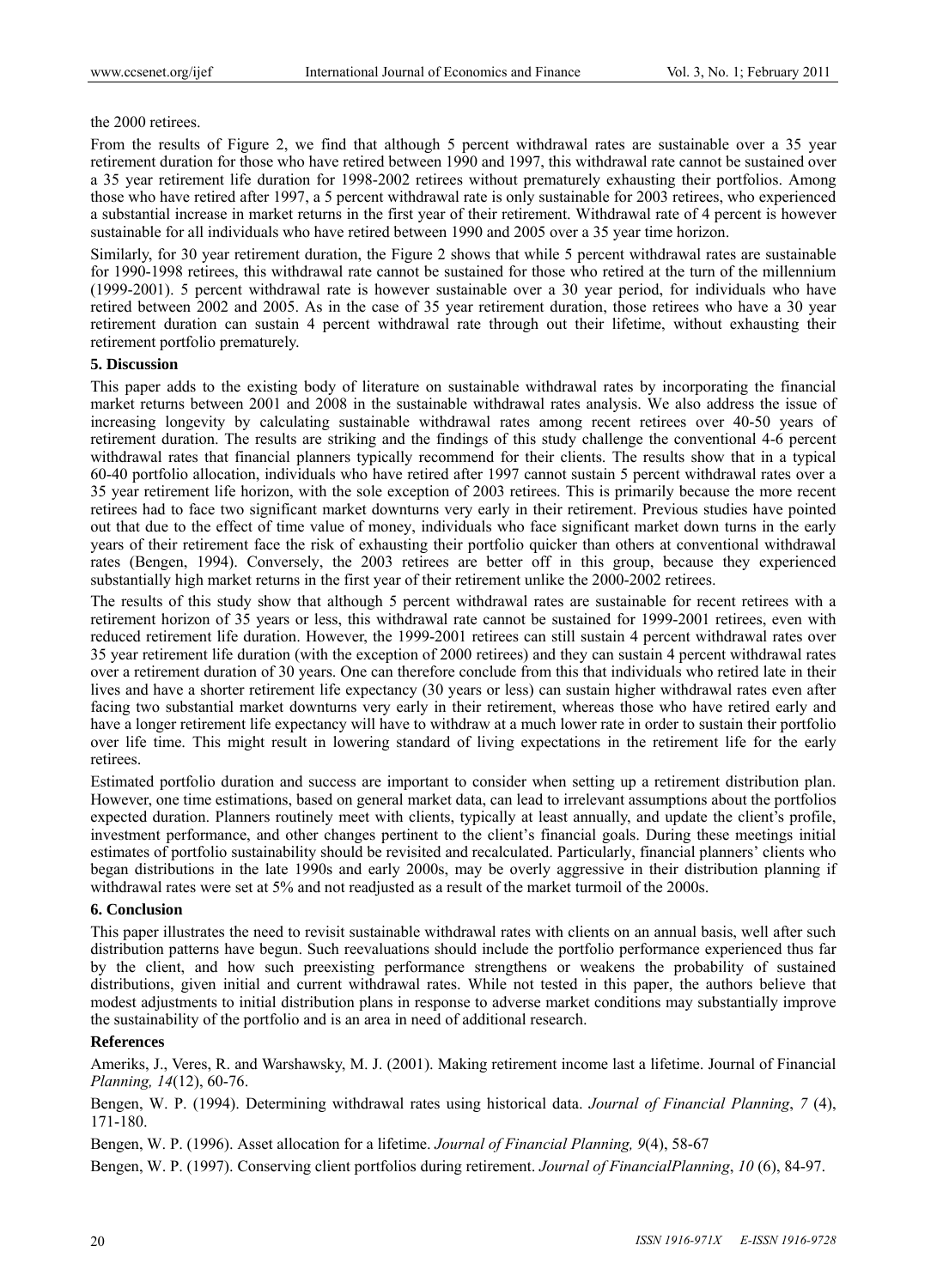Cooley, P.L., Hubbard, C.M., and Waltz, D.T. (1998).Retirement savings: Choosing a retirement rate that is sustainable. *Journal of the American Association of Individual Investors*, *20*(2), 16-21.

Cooley, P.L., Hubbard, C.M., and Waltz, D.T. (1999). Sustainable retirement rates from your retirement portfolio. *Financial Counseling and Planning, 10*, 39-47.

Cooley, P.L., Hubbard, C.M., and Waltz, D.T. (2003). A comparative analysis of retirement portfolio success rates: Simulation versus overlapping periods. *Financial Services Review*, *12*(2), 115-29.

Ervin, D. M., Filer, L. H., & Smolira, J. C. (2005). International diversification and retirement withdrawals. *Mid-American Journal of Business*, *20*, 55–62.

Evensky, H. (2001). Heading for disaster. *Financial Advisor*, April 2001, 64-69.

Guyton, J.T. (2004). Decision rules and portfolio management for retirees: is the safe initial withdrawal rate too safe? *Journal of Financial Planning, 17*(10, 54-61.

Guyton, J.T. and Klinger, W.J. (2006) Decision rules and maximum initial withdrawal rates. *Journal of Financial Planning, 19*, 48-58.

Hertz, D. (1964). Risk analysis in capital investment. *Harvard Business Review, 42*(1).

Ho, K., Milevsky, M.A., and Robinson, C. (1994). Asset allocation, life expectancy and shortfall. *Financial Services Review, 3*(2), 109-126.

Hughen, J. C., Laatsch, F. E. and Klein, D. P. (2002). Withdrawal patterns and rebalancing costs for taxable portfolios, *Financial Services Review 11*, 341-366.

Ibbotson Associates. (2009). *Stocks, bonds bills and inflation: The 2008 yearbook*. Chicago, IL: Ibbotson Associates.

Laing, G.K. (2010). Impact of cognitive biases on decision making by financial planners: Sunk cost, framing and problem space. *International Journal of Economics and Finance*, *2*(1), 11-22.

Lemoine, C., Cordell, D. & Gustafson, A.W. (2010). Achieving sustainable retirement withdrawals: A combined equity and annuity approach. *Journal of Financial Planning, 23*(1), 40-47.

Lewellen, W.G. & Long, M.S. (1976). Simulation versus single-value estimates in capital expenditure analysis. *Decision Sciences, 3*.

Milevsky, M.E. & Robinson, C. (2005). A sustainable spending rate without simulation, *Financial Analysts Journal*, 61, 89-100.

Myers, S. (1976). *Modern Developments in Financial Management*. New York, NY: Praeger Publications, 457-463.

Nawrocki, D. (2001). The problems with Monte Carlo simulation. *Journal of Financial Planning, 11*(1), 1-13.

Philippators, G.C. (1973). *Financial Management: Theory and Technique*. San Francisco, CA: Holden Day.

Polyak, I. (2005). New Advice to Retirees: Spend More at First, Cut Back Later. *New York Times*, September 25, 2005.

Pye, G. B. (1999). Sustainable real spending from pensions and investments.*Journal of Financial Planning, 12*(6), 80-91.

Pye, G. B. (2000). Sustainable investment withdrawals. *Journal of Portfolio Management, 26*, 73-83.

Rees, W. & Sutcliffe, C. (1993). Mathematical modeling and stochastic simulation of accounting alternatives. *Journal of Business, Finance & Accounting, 20*(3), 351-358.

Rubinstein, R.Y. (1981). *Simulation and the Monte Carlo Method.* New York, NY: John Wiley & Sons.

Stout, R. G. (2008). Stochastic optimization of retirement portfolio asset allocations and withdrawals. *Financial Services Review,* 17, 1-15.

Whitaker, B.(2005). Managing Retirement, After You Really Retire. *New York Times,* October 16, 2005.